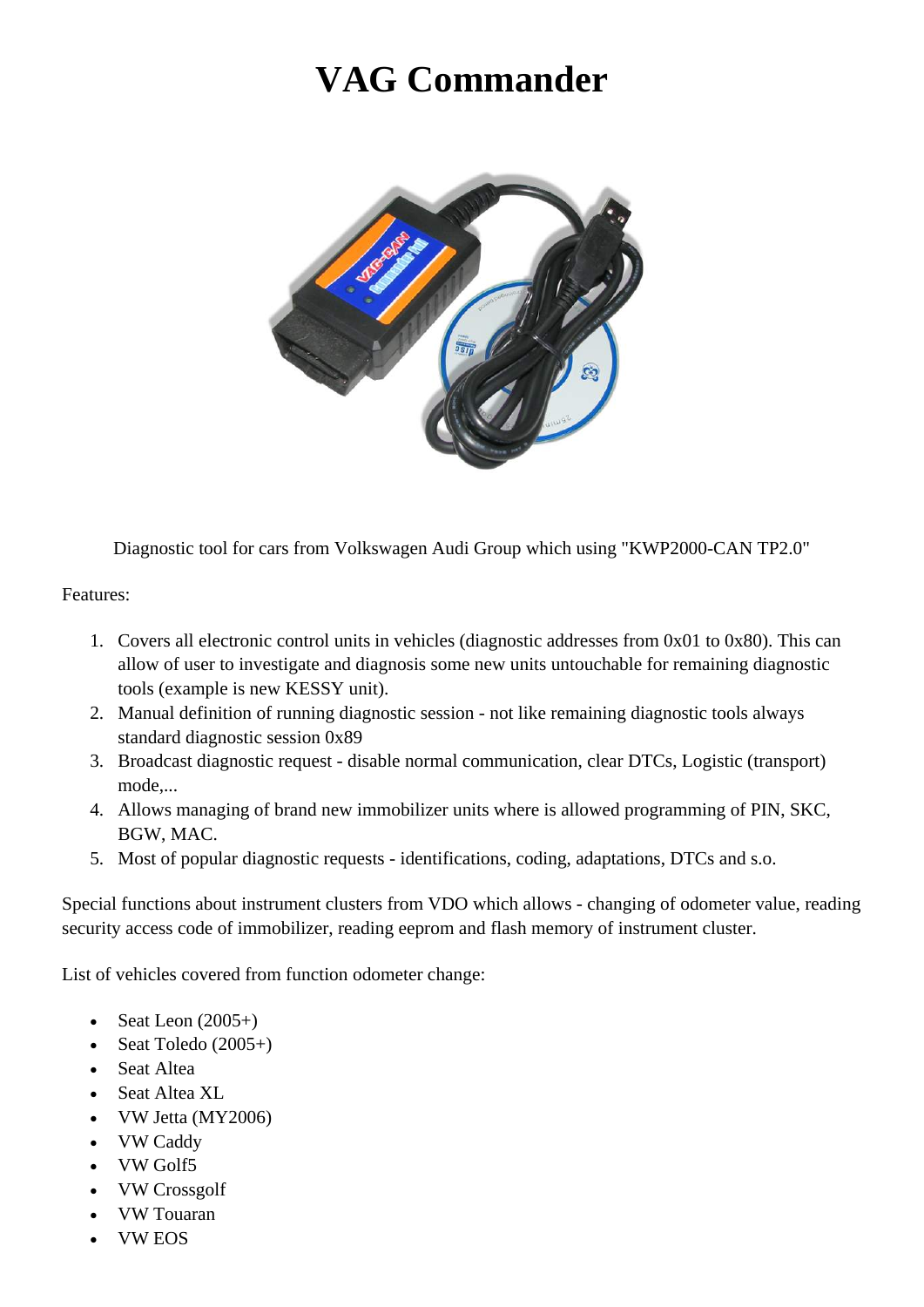- VW Individual
- VW Passat platform B6 (MY2006)
- Skoda Octavia II
- Skoda Scout
- Skoda Roomster
- Audi A3 (2003+ still with most of these cars odometer change is imposible)
- Audi A8 (2003+ still with most of these cars odometer change is imposible)

Near SW update is : Audi A6, Audi Q7, VW Phaeton, Porsche Cayenne (2005+), VW Touareg

List of vehicles covered from function security access code reading:

- Seat Leon  $(2005+)$
- Seat Toledo  $(2005+)$
- Seat Altea
- Seat Altea XL
- VW Jetta (MY2006)
- VW Caddy
- VW Golf5
- VW Crossgolf
- VW Touaran
- VW EOS
- VW Individual
- VW Passat platform B6 (MY2006)
- Skoda Octavia II
- Skoda Scout
- Skoda Roomster
- Audi A3
- Audi A8

Main screen (instrument cluster session):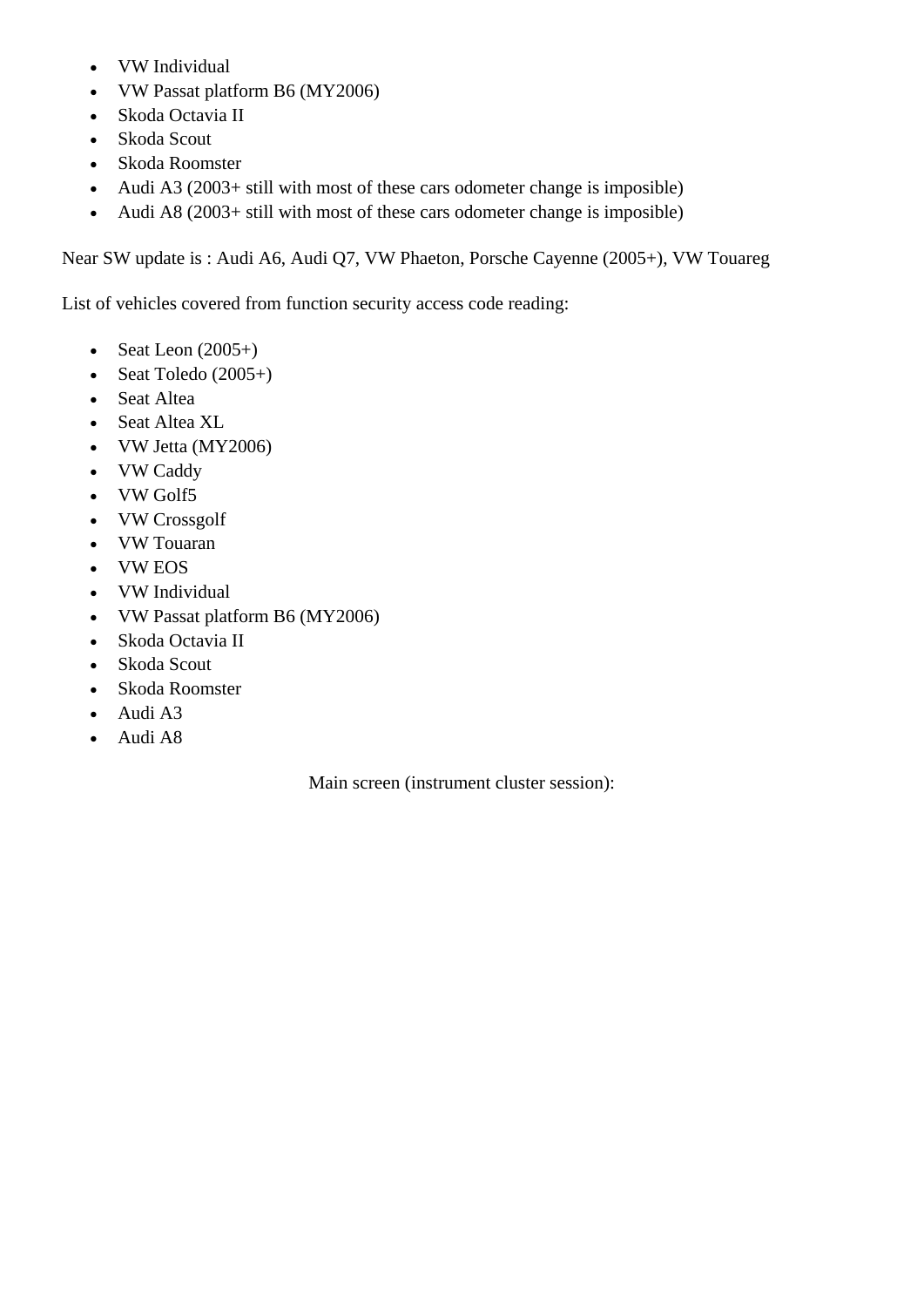| VAG-CAN COMMANDER 1.1                                                                                                        |                                        |                          | www.abritus72.com                                    |
|------------------------------------------------------------------------------------------------------------------------------|----------------------------------------|--------------------------|------------------------------------------------------|
|                                                                                                                              |                                        |                          |                                                      |
| Diagnostic channel is open.                                                                                                  |                                        |                          |                                                      |
| --- electronic control unit identification ---                                                                               |                                        |                          |                                                      |
| 1T0920860G <- VAG number<br>Component is PROGRAMMABLE<br>Program status 33, data status 50<br>Coding: 1101<br>Part number: 0 |                                        |                          |                                                      |
| Importeur's number :0                                                                                                        |                                        |                          |                                                      |
| Supplier number: 0<br>System description : KOMBINSTRUMENT VDD                                                                |                                        |                          |                                                      |
| Identification                                                                                                               | Adaptation                             | Special functions        |                                                      |
|                                                                                                                              |                                        |                          |                                                      |
| HW number<br>SW version                                                                                                      | Enter/Test<br>Start<br>Sove.<br>Cancel | Instrument / Immobilizer | 1<br>1<br>Value(HEX)<br>Value(DEC)                   |
|                                                                                                                              | ð.                                     |                          | ŋ.                                                   |
| Read DTCs                                                                                                                    | Scan all                               | EGJ refleshing           | Target (Electronic Control Unit)                     |
| Clear DTCs                                                                                                                   | Security Access                        |                          | 07 Kombi<br>۰                                        |
| Coding                                                                                                                       | Security Access                        | <b>Broadcast</b>         |                                                      |
| Measured values                                                                                                              | Security Acc(KS)                       |                          | Open Channel                                         |
| Actuator test                                                                                                                | $\overline{ }$                         | Brand new units          | Close Channel<br>$\sigma$                            |
| List all DTCs                                                                                                                |                                        |                          |                                                      |
| Extended identification<br>Read Freeze Frame                                                                                 |                                        | Dewnload/Ubload          | Diagnostic session<br>86<br>Enter diagnostic session |

Special Functions VDO nstrument clusters:

| VAG-CAN COMMANDER 1.1                                                                                     |                                                                                                           | www.abritus72.com                                                     |   |
|-----------------------------------------------------------------------------------------------------------|-----------------------------------------------------------------------------------------------------------|-----------------------------------------------------------------------|---|
|                                                                                                           |                                                                                                           |                                                                       |   |
| Diagnostic channel is open.                                                                               |                                                                                                           |                                                                       | × |
|                                                                                                           | --- electronic control unit identification ---                                                            |                                                                       |   |
| 1T0920860G <- VAG number<br>Coding: 1101<br>Part number: 0<br>Importeur's number :0<br>Supplier number: 0 | Component is PROGRAMMABLE<br>Program status 33, data status 50<br>System description : KOMBINSTRUMENT VDD |                                                                       |   |
|                                                                                                           | Instrument cluster / Immobilizer special functions                                                        | $\times$                                                              |   |
| Identification                                                                                            | <b>Odometer</b>                                                                                           | ReadMemoryByAddress<br><b>Step</b><br>Start Address Size Block Length |   |
| HW number                                                                                                 | Read current odometer value                                                                               | 1                                                                     |   |
| SW version                                                                                                | 577<br>Current odometer value                                                                             |                                                                       |   |
|                                                                                                           | 177<br>New odometer value                                                                                 | Value(HEX)                                                            |   |
| Extended identifi-                                                                                        |                                                                                                           | Read Memory                                                           |   |
| Read DTCs                                                                                                 | Change odometer                                                                                           |                                                                       |   |
| Clear DTCs                                                                                                |                                                                                                           |                                                                       | ٠ |
| Coding                                                                                                    | Immobilizer (WFS)                                                                                         |                                                                       |   |
| Measured val                                                                                              | SECURITY ACCESS CODE<br>3328                                                                              | Read Security Access Code                                             |   |
| Actuator ter                                                                                              |                                                                                                           |                                                                       |   |
| List all DTCs                                                                                             | Reset cluster                                                                                             |                                                                       |   |
| Read Freeze Frame                                                                                         |                                                                                                           | Enter diagnostic session                                              |   |
|                                                                                                           |                                                                                                           | 86                                                                    |   |